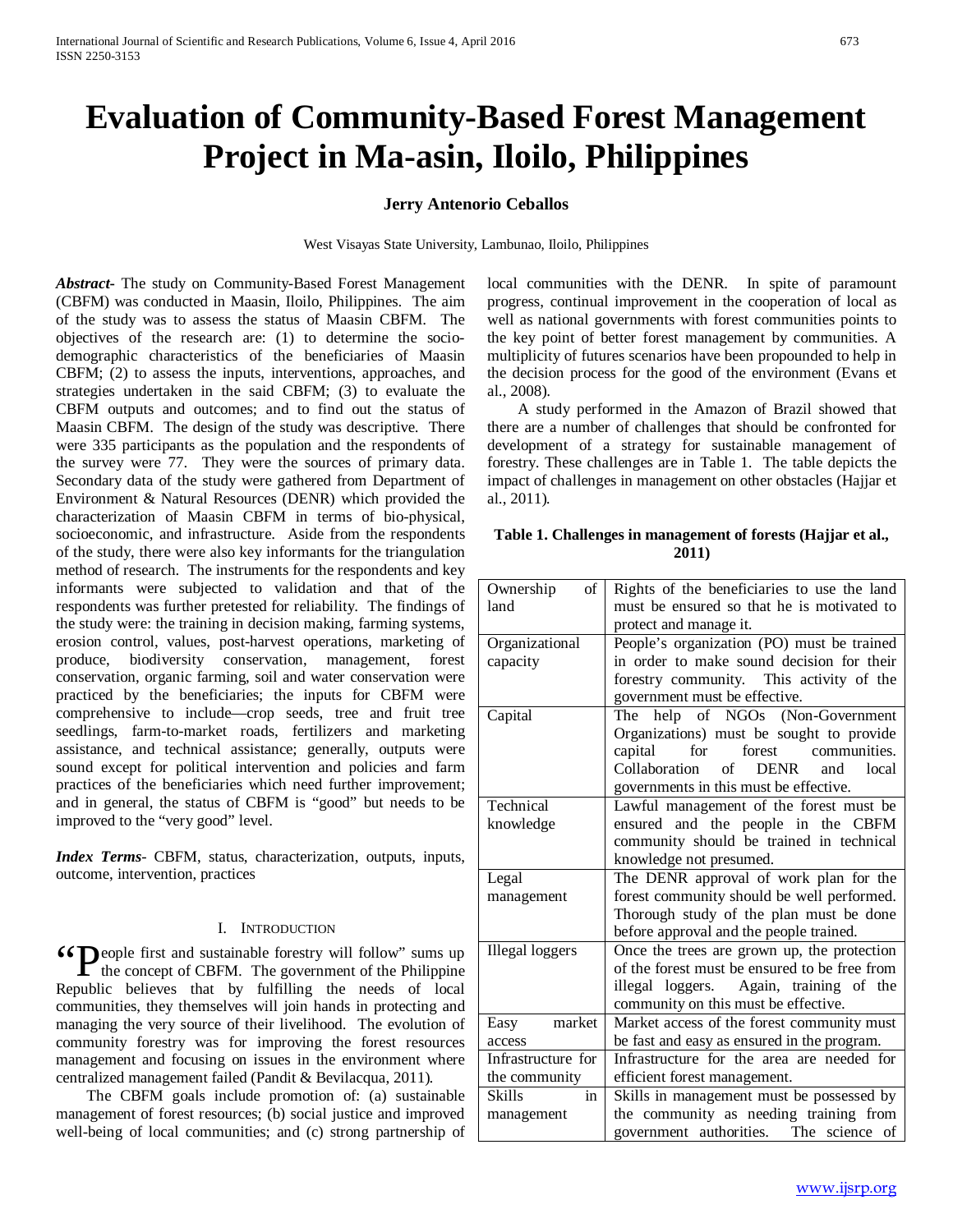|            |               | forestry has many elements and managerial   |
|------------|---------------|---------------------------------------------|
|            |               | sciences are one (Young, 1982).             |
| Economic   |               | Activities in the farm must ensure economic |
| returns    | <sub>on</sub> | returns to the beneficiaries so their       |
| activities |               | improvement in socioeconomic aspects will   |
|            |               | follow.                                     |

 The features of CBFM are security of tenure and social equity. For a conservation program within a Community forest to succeed, involvement of the community is imperative. Security of tenure on the land is a must. Policies of governments in the CBFM have failed and the social equity must be governments' concern (Nagendra, 2007).

 In management of the forest in CBFM, the people are the ones concerned. Good timber in terms of quality and for soil and water conservation must be introduced (Barnard & Foley, 1984). There are many produces of the forest that are useful to the forest communities at the same time conserve soil and water. Pulp production for income is common in the Philippines (Hyman, 1983).

 Agroforestry in the CBFM lands are important source of livelihood and food needed in the homes and for sale. The practice of agroforestry has been acceptable to many people worldwide (Kristjanson et al., 2012). Food and forest trees in the land are raised simultaneously. While spaces within rows of trees are provided for crops or for grazing, agroforestry makes sense and gives economic returns to the farmers. The use of leguminous fast growing trees for fertilizer purposes is as beneficial as synthetic fertilizer in agroforestry (Akinnifesi et al., 2006).

 Agroforestry in the slopes have contribution to ecology. The advantage of biodiversity is one. Socioeconomic improvement of the farmer is another. Ecology in the land is balanced because it is conserved and preserved. The totality of the land is used (Patish, 2008).

 CBFM as a concept of social forestry aims to alleviate the people from poverty and preservation of the natural resources in the forest community. Whether success in CBFM particularly CBFM in Maasin, Iloilo, Philippines has been achieved is the goal of the study.

### II. METHODOLOGY

 The venue of the study was in Maasin CBFM, Maasin, Iloilo, Philippines. The respondents of the research consisted of 77 CBFM beneficiaries who were asked to answer a researchermade instrument. The design of the study was descriptive which, according to Ardales (2008), aims to determine the condition at the time of the study and determine the causes of particular phenomena. The selection of respondents was with the use of simple random sampling. The research instrument was validated by a panel of jurors consisting of five members. The reliability of the instrument was determined using 15 beneficiaries from Maasin CBFM not included in the respondent-proper. Secondary data for the study were gathered from DENR. The gathering of data was performed by the researcher himself. All statistical analyses were performed using the SPSS (Statistical Package for Social Sciences) computer software Version 17.

## III. RESULTS AND DISCUSSION

 Overall positive outputs and outcomes of the CBFM project have incited the significant efforts of DENR in changing the community member and the association which benefited from the project in Maasin watershed. There were outward important significant improvements in the CBFM projects namely the five components this are the reforestation, agro forestry, bamboo plantation, rattan plantation and rehabilitation of riverbanks that was established. Likewise livelihood opportunities were also given to the community member beneficiaries. There were infrastructures development established in the like bunkhouses, look-out tower, access trail, nurseries and fire lines that were helpful to the community. The beneficiaries were trained technically and assisted in marketing their goods and the availment of different livelihood projects; thus beneficiary changes on the management practices, crop production landholding capacity and increase in income of the community member beneficiaries.

 The CBFM project provided technical and marketing assistance to member-beneficiaries. Forty five respondents or 58.44 percent received technical assistance from local LGUs, provincial government, Department of Environment and Natural Resources, Metro Iloilo Water District, and NGOs in Maasin, Iloilo before CBFM project implementation. Likewise, 30 respondents or 38.96 percent received marketing assistance from said agencies. It also revealed that the number of respondents who received technical and marketing assistance increased from 45 to 72 and 30 to 56 respondents, respectively. The data showed that with the CBFM , technical and marketing assistance increased with 93.51 percent and 72.73 percent of the respondent receiving the assistance.

 Before the implementation of the CBFM project in Maasin, Iloilo livelihood opportunities for the community members were present. Majority of the community members reported that among the livelihood opportunities offered by LGUs, NGAs, and NGOs farming fruit trees (20.78%), farming crops (19.48 % and raising livestock (12.99%) were availed of. Moreover, sawali production and trading (89.61%) and hog fattening (19.48%) were also availed of by the community members before the CBFM. Likewise, raising poultry, rice trading, seedling production, PUB, truck and motorcycle loan, and Hog feeds "buy and sell" were also availed of by community members. Interestingly, current results revealed that 69 respondents or 89.61 percent reported to have availed themselves of sawali production and trading while farming fruit trees was availed of by 88.31 percent of respondents. The CBFM project also provided livelihood opportunities in farming crops to 76.62 percent of respondents with an increase of 44 respondents from 15 before the CBFM implementation in Maasin, Iloilo. Also, community members who availed of seedling production from the CBFM increased from 6 members to 48 members with a difference of 42 respondents.

 Generally, livelihood opportunities availed of by community members from the CBFM implementation was increased. This implies that the CBFM project attained its objective of uplifting the economic well-being of the community members by providing livelihood opportunities for every member-beneficiary.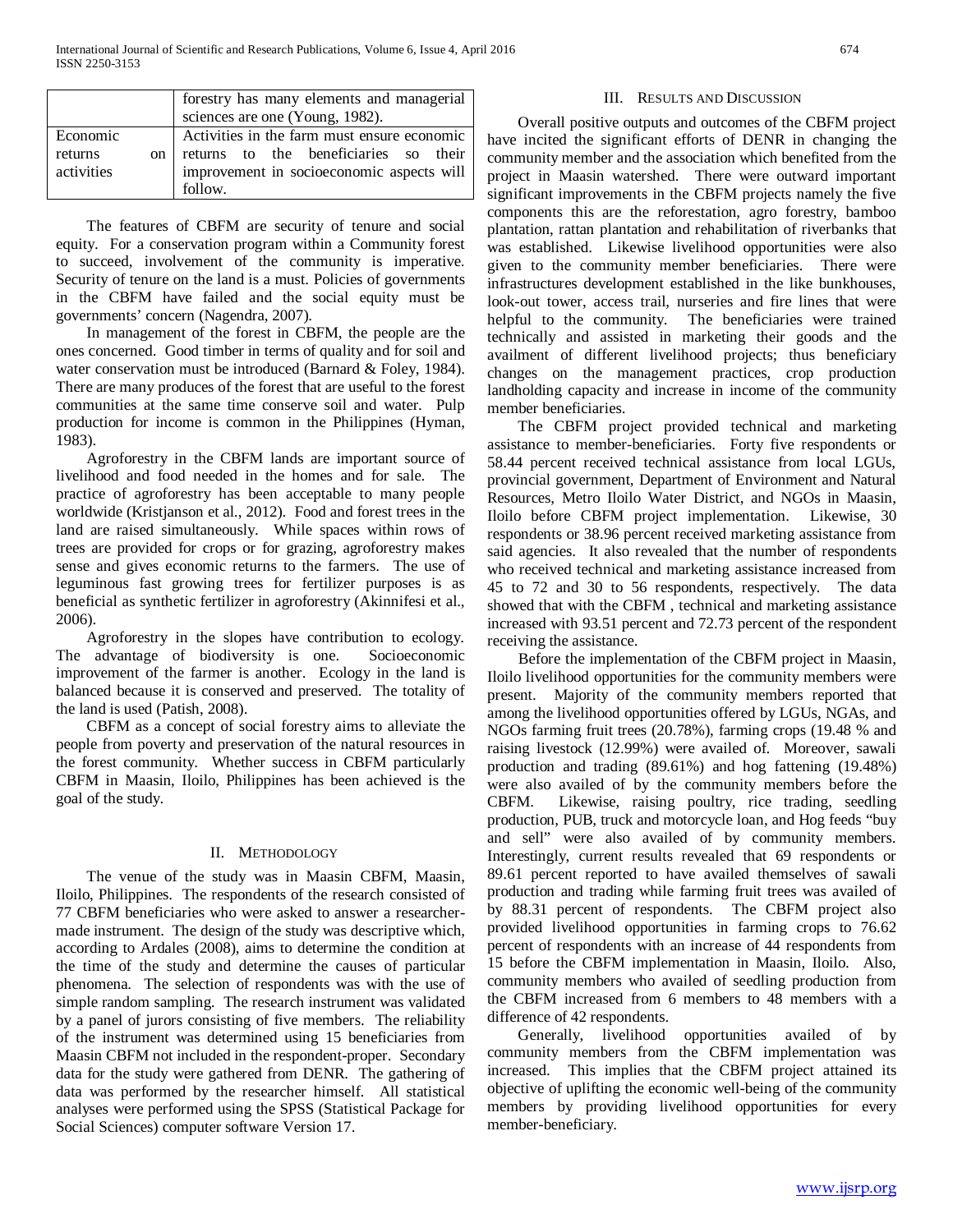The positive change in technologies is indicative of community member beneficiaries respondents acknowledgement of the benefits and advantages of the adoption of those technologies. Before the community-based forest management was implemented in the area, gabion (51.95%) followed by terracing (45.45%), Agroforestry (20.78%), SALT 2 (16.88%), SALT 1 (12.99%) and SALT 3 (10.01%) these technologies adopted thru introduced by Department of Environment Natural Resources, other Government Organizations, and Non-Government Organizations involved in the area before CBFM. During the CBFM thru trainings and seminars, informal education conducted there was a changed and increased in adoption of technologies, highest was obtained by SALT 1, soil conservation and food production (29.2%), followed by terracing conservation of soil (88.3%), SALT 3, sustainable agro forest land technology (76.6%), agroforestry, diverse crops and trees (75.3%), SALT 2 agriculture and forestry (58.4%).

 Overall the change in crop grown by the community member beneficiaries of the CBFM project from the original crops grown in the area rice (58.44%), followed by own (57.59%), cacao (44.16%), bamboo (38,96%), coffee (37.66%), coconut 31.17%), abaca (25.97%) rattan (23.38%), and achuete (20.78%), respectively were changed to the following: rattan (92.21%), coffee (83.12%), cacao (77.92%), corn (75.32%), corn (75.32%), rice (64.94%), coconut (62.43%), abaca (59.74%), and achuete (51.95%), respectively. The change in crops grown in the area was triggered by the technologies being adopted/introduced in the area and economic benefits gained from the said crops.

 Moreover, the change of land holding from 1.75 hectares average land holding before the project, increased to 5.78 hectares average land holding at the implementation of the CBFM. The highest percentage change was in business income (49.48%), followed by farm income (21.05%), employment income (19.59%) and non-farm income (9.88%).

 The implementation of CBFM project was not without problems as the community member beneficiaries were challenged by the lack of commitment on the general objectives (76.62%), lack of transparency on the records especially financial matters resulting to doubts in project implementation (59.74%), lack of genuine commitments to improve the lives of the members (67.58%), lack of understanding on the whole functions and roles of watershed on the lives of human being (53.25%), mismanagement of the records resulting to uncooperativeness of the records resulting to uncooperativeness of the members (32.47%), and the "wait and see" behavior of the Politics/Policies.

 There is a theory on the social production of scale and multiple social and natural science methods to interrogate village-scale community-based forest management (CBFM) in southern Malawi, focusing on boundary demarcation, rule formulation and scaling, and dynamics of external facilitation. Examination of political agendas of those who pursued, gained from, or protested particular scalar CBFM arrangements uncovered otherwise hidden scalar politics, whose outcomes impeded more than they advanced CBFM goals. He argued that clarifying the scalar politics and configuration of forest governance arrangements can lead to a more nuanced understanding of m CBFM challenges and create new

opportunities for addressing them Containerized, single-level CBFM institutions mismatched interacting social, ecological and institutional scalar configurations and confounded CBFM. Unequal international-donor/national and national/community scalar relations were as important as intra-community dynamics in explaining performance of CBFM. They constructed CBFM on a shaky foundation that put institutional and personal agendas and short-term goals over long-term socioecological sustainability. The politics of rescaling forest rules from village to (broader) Traditional Authority level alienated them from communities and undermined enforcement. Diverse motivations behind a scale-related strategy that separated usufruct from territorial rights in allocating forests mostly undermined socioecological CBFM goals. While scale is not the key or only explanation of CBFM performance, negotiated scaling offered a proactive way to anticipate scale-related conflicts in particular settings, and for communities to create institutional forms that minimize such conflicts at local or intermediate scale levels. Findings support strong,. Well-resourced states and caution against donor-driven quick fixes (Hula, 2014). The politics may influence the policies which the associations in CBFMs are framing. They may be effected by donor politicians or agencies on the latter's likes and dislikes. Despite this fact, if the donors are sincere in helping the association, no discrepancies will arise (Hula, 2014).

## IV. CONCLUSIONS AND RECOMMENDATIONS

 Based on the findings of the study, the following conclusions were arrived at: The training in decision making, farming systems, erosion control, values, post-harvest operations and marketing of produce, biodiversity conservation, community-based forest management, forest conservation, organic farming, soil conservation and water conservation were generally useful to the participants. Generally, the inputs to the CBFM are comprehensive. They received crop seeds, tree and fruit tree seedlings, farm-to-market roads, fertilizers and marketing assistance, technical assistance and were provided with livelihood opportunities which needed to increase income. In general, the CBFM outputs are very sound, although some aspects such as politics, policies and farm practices need improvement. The status of Maasin CBFM is good but this needs to be improved to the very good level.

Based on the results of the study, the following recommendations are put forward**:**

 Continuous training on forest management must be conducted so that the beneficiaries are educated on the importance of watershed to ensure conservation and protection of the Maasin watershed. Technical assistance must be intensified for the program beneficiaries to ensure the sustainability of managing the Maasin watershed. Strict implementation of the local ordinances must be done and must be followed. Discipline and moral values of the beneficiaries must be strengthened as they are the stewards of the natural resources. They must learn to love, care and be committed to protect the Maasin watershed.